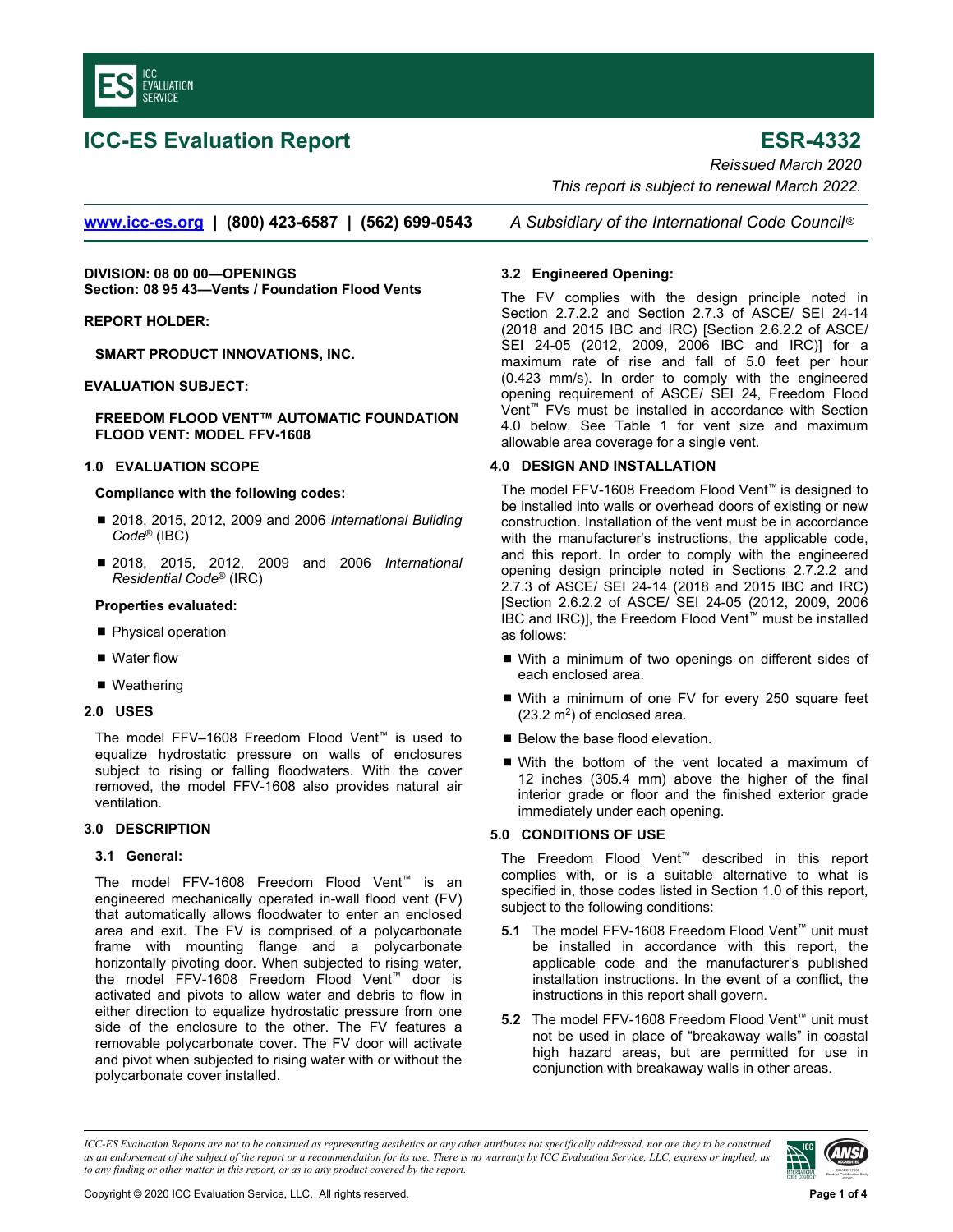**5.3** Use of the Freedom Flood Vent as under-floor space ventilation is outside the scope of this report.

#### **6.0 EVIDENCE SUBMITTED**

Data in accordance with the ICC-ES Acceptance Criteria for Mechanically Operated Flood Vents (AC364), dated August 2015 (editorially revised October 2017).

# **7.0 IDENTIFICATION**

- **7.1** The Freedom Flood Vent™ model recognized in this report must be identified by a label bearing the manufacturer's name (Smart Product Innovations, Inc.) and the evaluation report number (ESR-4332.).
- **7.2** The report holder's contact information is the following:

**SMART PRODUCT INNOVATIONS, INC. 430 ANDBRO DRIVE, UNIT 1 PITMAN, NEW JERSEY 08071 (800) 507-1527 www.freedomfloodvent.com [info@freedomfloodvent.com](mailto:info@freedomfloodvent.com)** 

#### **TABLE 1—FREEDOM FLOOD VENTTM**

| <b>MODEL NAME</b>   | <b>MODEL NUMBER</b> | <b>MODEL SIZE</b>                 | COVERAGE (sq. ft.) |
|---------------------|---------------------|-----------------------------------|--------------------|
| Freedom Flood Vent™ | FFV-1608            | $15^{3}/_{4}$ " X $8^{1}/_{16}$ " | 250                |

For **SI:** 1 inch = 25.4 mm



**FIGURE 1—MODEL FFV-1608 FREEDOM FLOOD VENT™: SHOWN WITH COVER REMOVED** 

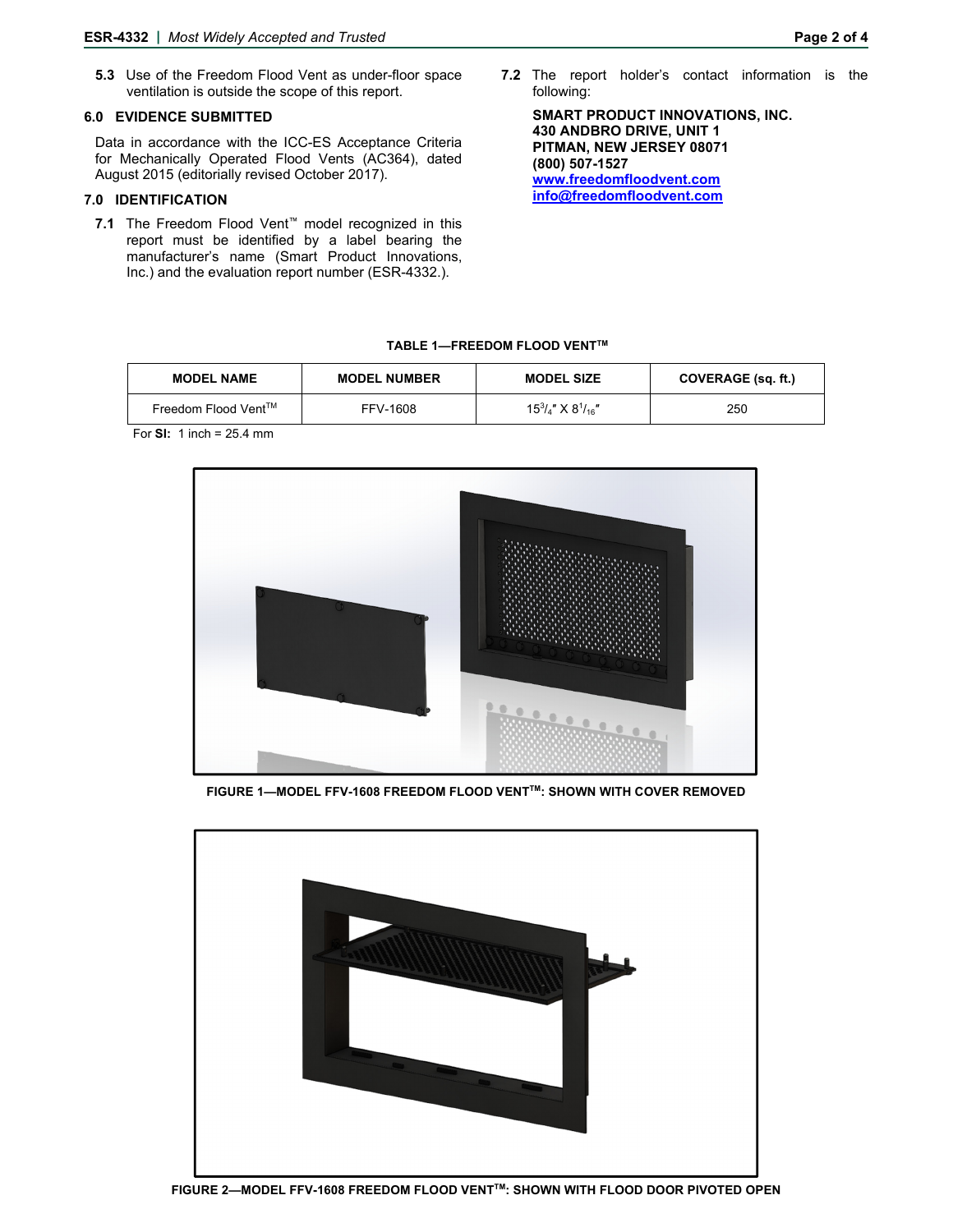

# **ICC-ES Evaluation Report ESR-4332 CBC and CRC Supplement**

*Reissued March 2020 This report is subject to renewal March 2022.* 

**www.icc-es.org | (800) 423-6587 | (562) 699-0543** *A Subsidiary of the International Code Council ®*

**DIVISION: 08 00 00—OPENINGS Section: 08 95 43—Vents / Foundation Flood Vents** 

**REPORT HOLDER:** 

**SMART PRODUCT INNOVATIONS, INC.** 

# **EVALUATION SUBJECT:**

# **FREEDOM FLOOD VENTTM AUTOMATIC FOUNDATION FLOOD VENT: MODEL FFV-1608**

# **1.0 REPORT PURPOSE AND SCOPE**

# **Purpose:**

The purpose of this evaluation report supplement is to indicate that the Freedom Flood Vent™ Automatic Foundation Flood Vent: Model FFV-1608, recognized in ICC-ES master evaluation report ESR-4332, has also been evaluated for compliance with codes noted below.

#### **Applicable code edition***(s)***:**

- 2016 *California Building Code* (CBC)
- 2016 *California Residential Code* (CRC)

#### **2.0 CONCLUSIONS**

# **2.1 CBC:**

The Freedom Flood Vent™ Automatic Foundation Flood Vent: Model FFV-1608, described in Sections 2.0 through 7.0 of the master evaluation report ESR-4332, complies with CBC Chapters 12, 16 and 16A, provided the design and installation are in accordance with the 2015 *International Building Code*® (2015 IBC) provisions noted in the master report and the additional requirements of 12, 16, and 16A, as applicable.

The product recognized in this supplement has not been evaluated under CBC Chapter 7A for use in the exterior design and construction of new buildings located in any Fire Hazard Severity Zone within State Responsibility Areas or any Wildland-Urban Interface Fire Area.

# **2.2 CRC:**

The Freedom Flood Vent™ Automatic Foundation Flood Vent: Model FFV-1608, described in Sections 2.0 through 7.0 of the master evaluation report ESR-4332, complies with the 2016 CRC, provided the design and installation are in accordance with the 2015 *International Residential Code*® (2015 IRC) provisions noted in the master report.

The product recognized in this supplement has not been evaluated under 2016 CRC Chapter R337, for use in the exterior design and construction of new buildings located in any Fire Hazard Severity Zone within State Responsibility Areas or any Wildland-Urban Interface Fire Area.

The product recognized in this supplement has not been evaluated for compliance with the *International Wildland–Urban Interface Code*®.

This supplement expires concurrently with the evaluation report, reissued March 2020.

*ICC-ES Evaluation Reports are not to be construed as representing aesthetics or any other attributes not specifically addressed, nor are they to be construed as an endorsement of the subject of the report or a recommendation for its use. There is no warranty by ICC Evaluation Service, LLC, express or implied, as to any finding or other matter in this report, or as to any product covered by the report.*